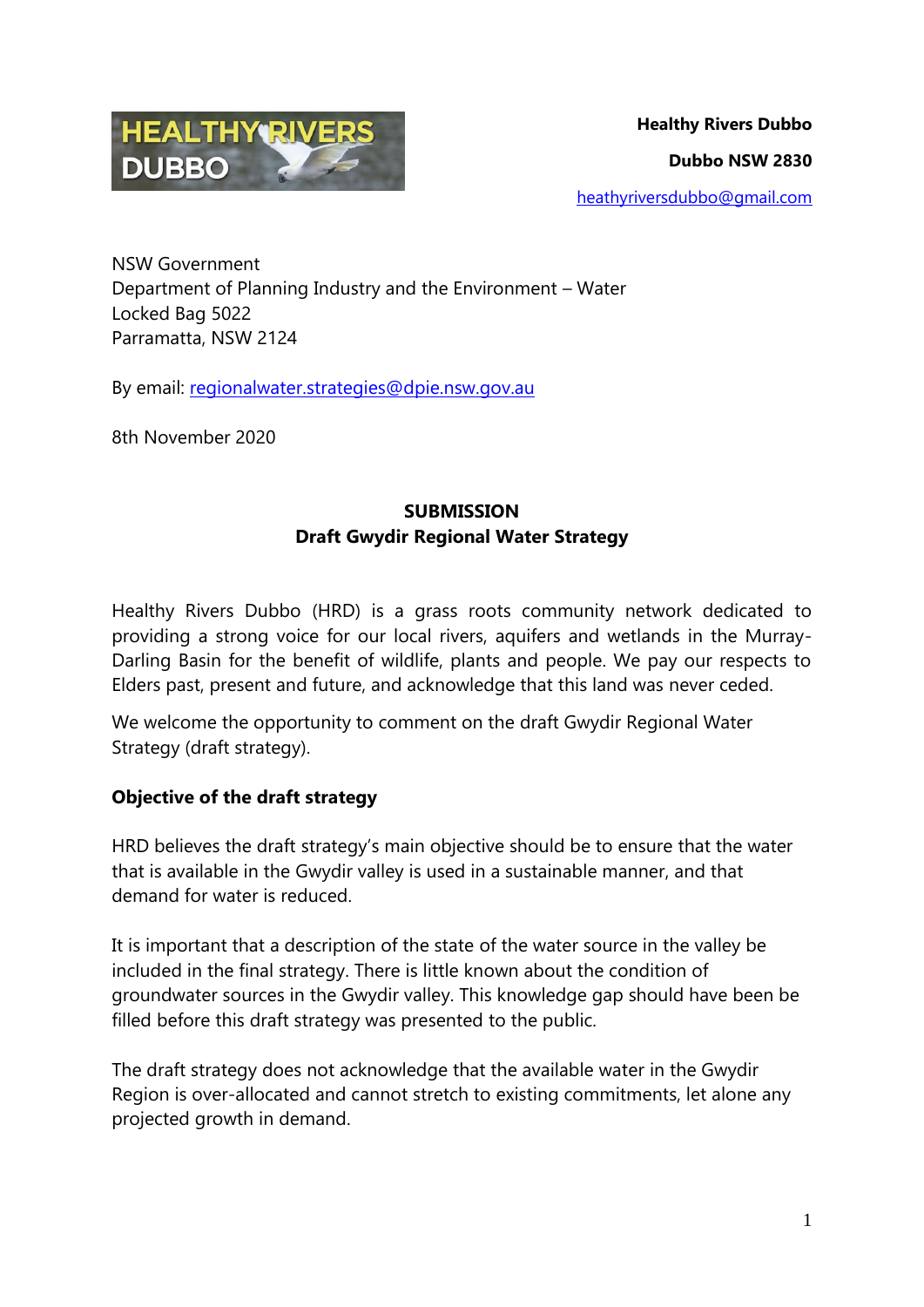### **Climate Change Predictions**

HRD is supportive of the information that has been used to inform the climate predictions in the draft strategy. The combination of new climate data, a review of existing studies and community engagement has been an effective method of producing climate predictions for the Gwydir region.

The use of the stochastic modelling method in order to get a dataset covering up to 10,000 years is supported by HRD. We look forward to NSW releasing the research papers used to arrive at the climate change predictions used in the draft strategy.

Climate change is happening faster than scientists expected. Just one of the many publications by climate scientists in the last year that describe the unexpected speed of the encroachment of a warmer climate is a book *Discerning Experts*, that explains scientists tend to underestimate the severity of threats and the rapidity with which they might unfold.<sup>1</sup> This tendency is of critical significance, as the community's comprehension of the urgency of the climate issue is paramount to creating calls for solutions.

The draft strategy has predicted in 40 years rainfall in the region will reduce by up to 13%, winter rainfall will decrease, and autumn rainfall will increase, while evaporation, average temperatures and the number of hot days will increase.

HRD believes this prediction is more likely to be the actual situation we find ourselves in, and that it's likely that scenario occurs ahead of the 40 year timeline given.

Suggestion: that the climate change scenario presented in the draft strategy be considered the most likely result, not the 'worst case scenario'.

## **Missing from the draft strategy:**

To solve the problem of high evaporation rates from on farm storages, there are Australian products available to cover water surfaces or floating solar farms could provide a double benefit.

Floodplain harvesting in the Gwydir captures 30% of natural surface water flows in the catchment. This has a significant impact on the environment and connectivity to the Barwon-Darling. This volume must be substantially reduced through regulation and can be replaced by water savings through better management of evaporation rates.

<sup>1</sup> <sup>1</sup> https://blogs.scientificamerican.com/observations/scientists-have-been-underestimating-the-pace-of-climatechange/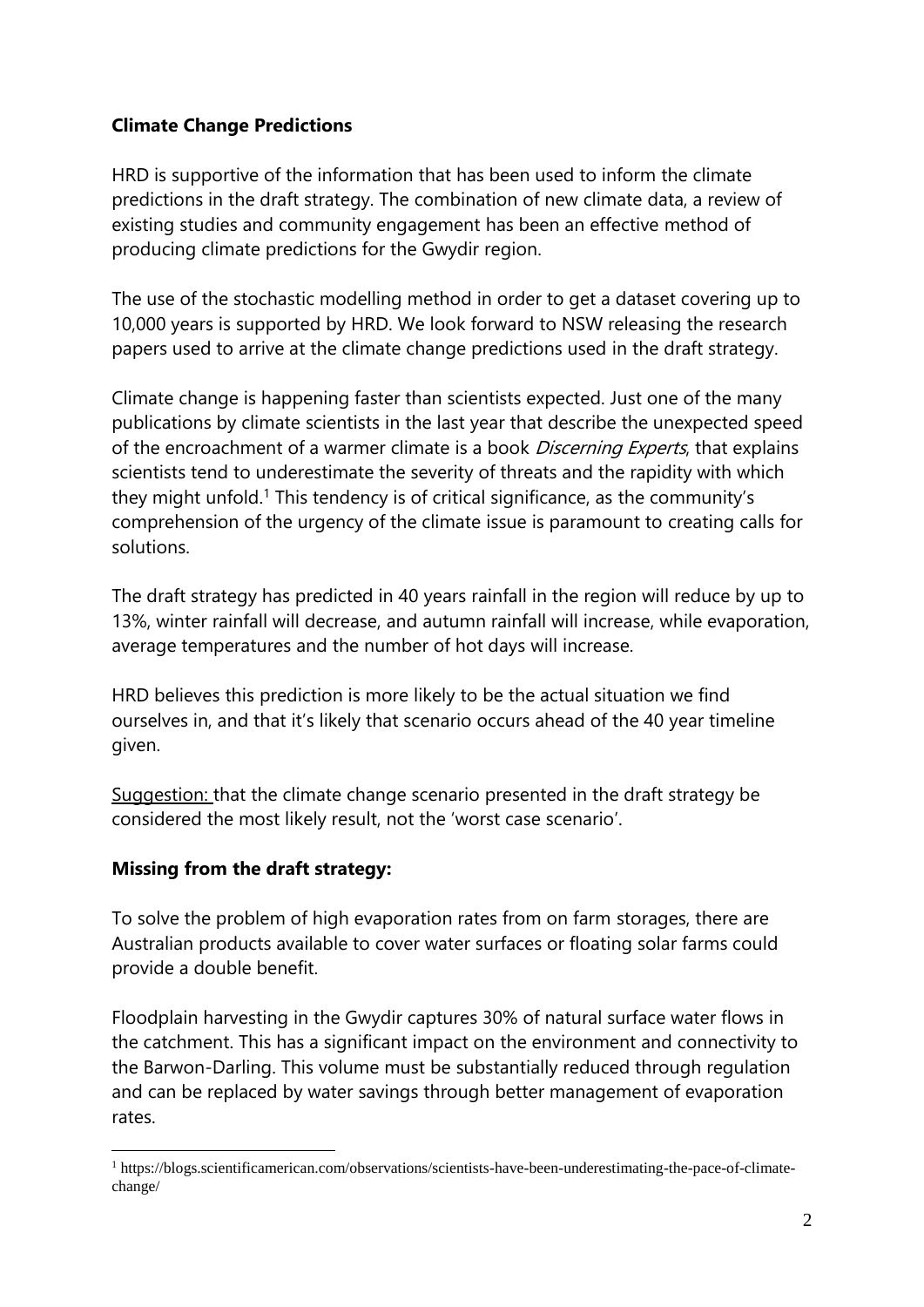# **Improving First Nations capacity, engagement and employment in water management**

HRD strongly supports all options that improve First Nations capacity, engagement and employment in water management, and that recognise the significance of cultural knowledge and improve cultural outcomes. These include:

- Option 19: Aboriginal River Ranger program
- Option 21: Secure flows for cultural sites
- Options 33-40: Recognition of cultural knowledge, water rights and interests

HRD is very supportive of the efforts the NSW Government and Departments have made to consult with First Nations representatives and present a well-considered list of options to the public for comment. We strongly supports moves to create space for First Nations self-determination with water management.

#### **Improved environmental outcomes**

HRD strongly supports that the final the Regional Water Strategy achieve improved outcomes for river health, native fish, waterbirds and wetlands.

In particular the options we support are:

- Option 9: removal of constraints to delivery of environmental water. This is a project identified under the Basin Plan Constraints Measures and the Northern Basin toolkit measures. This project should be identified as a commitment.
- Option 10: improved fish passage
- Option 11: existing commitment directing supplementary environmental flows
- Option 12: fixing cold water pollution
- Option 13: screening pumps to protect fish from being sucked out of the river
- Option 14, 15 & 16: research into groundwater health and sustainable access
- Option 17: existing commitment active management to protect environmental water
- Option 18: managing structures on floodplains
- Option 20: restore water quality
- Option 24: improve connectivity with Barwon-Darling